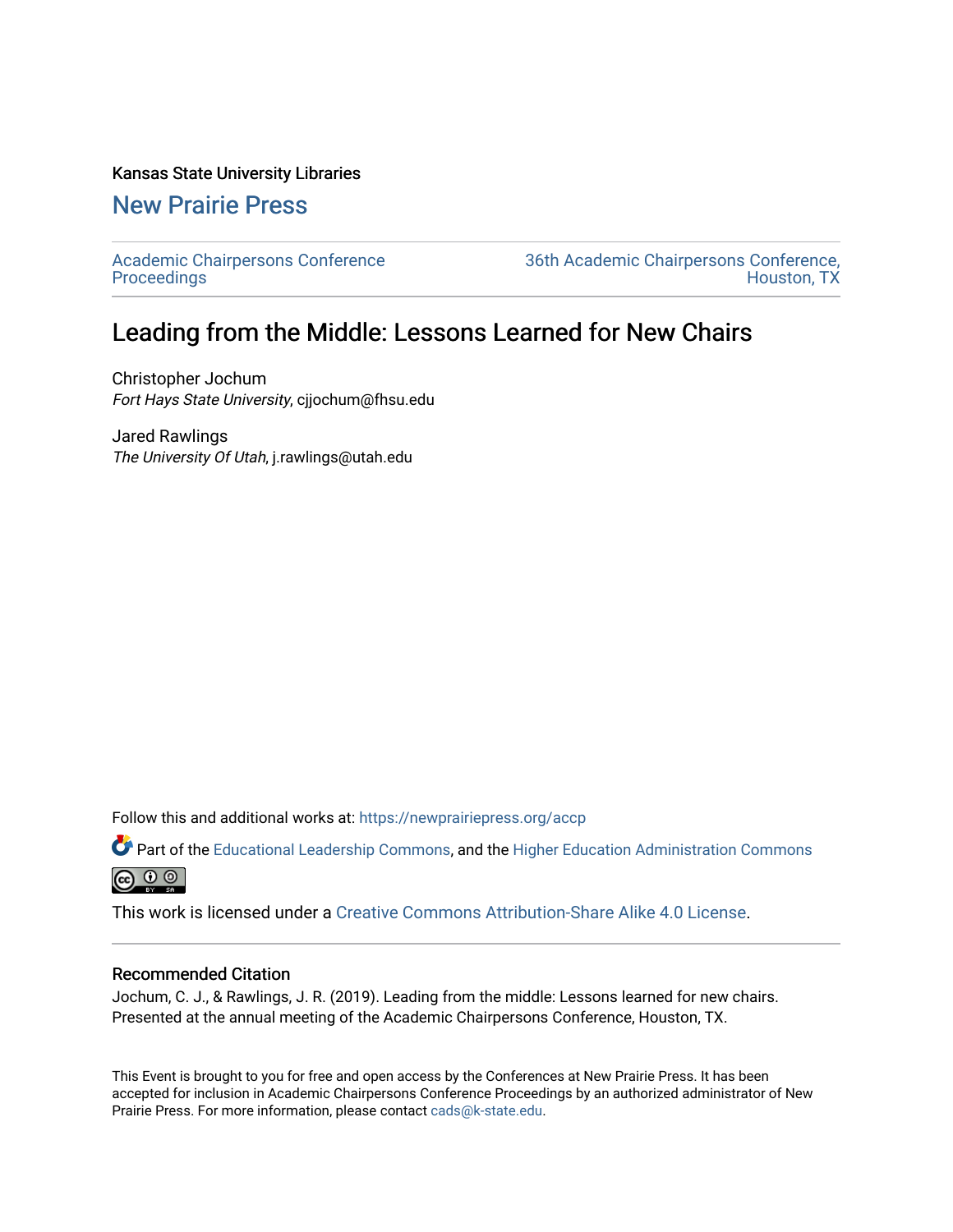**Title:** Leading from the Middle: Lessons Learned for New Chairs

**Presentation Theme:** Leadership and Management

**Presentation Type:** Best Practice Presentation (45 minutes)

#### **Abstract:**

In this session, two academic chairs will share lessons learned during their first years leading a department. This session will include advice related to faculty development, managing conflicts, academic accreditation, initiating new programs, working with higher administration and time management for active teacher-scholars.

Keywords: Five (5) keywords about your presentation. These are used to help participants search for sessions in the conference proceedings.

### **Departmental leadership, New chairs, Program development, Conflict management, Time management**

#### **Overview:**

The multifaceted components of the academic chair position can, at times, be a challenging labyrinth to navigate, which is further nuanced by the need to maintain an active research agenda and also be an effective teacher. In this interactive session, two chairs will share their successes, failures and lessons learned from their first years leading a teacher education department. This session will include advice related to faculty development, mitigating conflicts, initiating new programs and working with higher administration, along with how to manage your time to be an effective teacher-scholar—especially for those who are on still on the promotion and tenure cycle. Special emphasis will be placed on how to manage the duality of being a chair and "leading from the middle". This can be a difficult transition for newly-appointed chairs as they must maintain their position as a faculty member, but also represent the interests of upper administration.

#### **Relevance of session to chairpersons:**

Given the purpose of the conference, along with the related themes (Leadership and Management, Working with Faculty and Administration and Operating the Department), this session is relevant to all chairpersons. Newly-appointed chairs will benefit as it will give them advice related to their position. Experienced chairs will also find value in this session both personally and in how they mentor new chairpersons.

#### **Presentation focus:**

This presentation will focus on first-hand, real-life experiences (both positive and negative) that a new chair experiences. Through these experiences, participants will be able to better identify their own strengths and weaknesses and leaders and devise future plans for enhancing their strengths and mitigating their weaknesses.